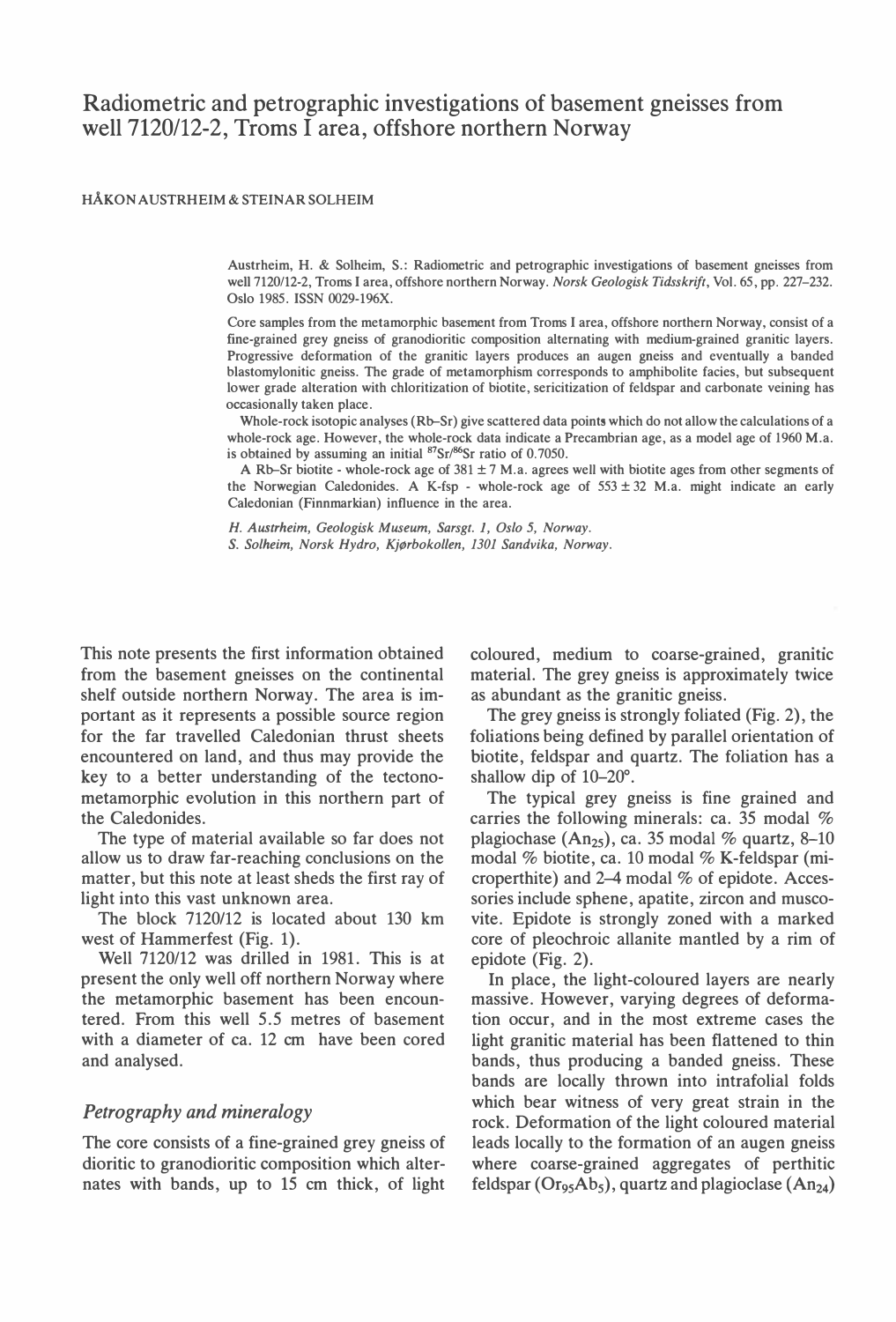

Fig. 1. Location map.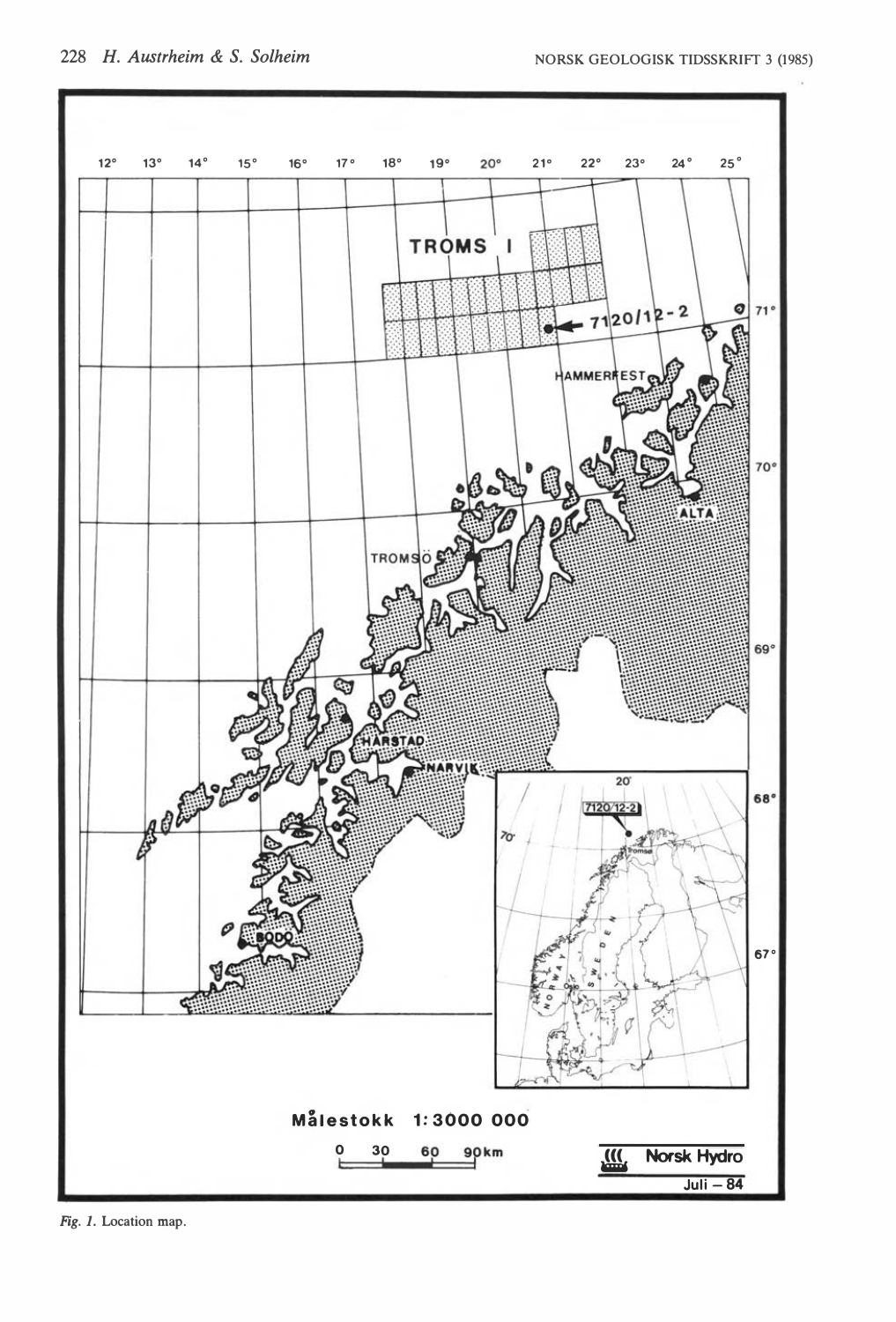

Fig. 2. Foliated grey gneiss from well 7120/12-2, Troms I area, northern Norway. Note the dark allanite cores in epidote. Abundant sericitization along the calcite filled vein (left hand side). Replacement of biotite by calcite in the vicinity of this vein. Sample NH1, width of photo: 2.5 mm.

float in a recrystallized matrix of plagioclase microcline and quartz. In addition to augen obviously formed by transposition of granitic layers, there are also augen up to one centimetre long that consist of one single crystal of weakly perthitic feldspar. These megacrysts are surrounded by well-developed myrmekites.

The medium-grained granitic bands consist of over 40 modal % of incipiently perthitic K-feldspar, about 20 modal % plagioclase, about 20 modal  $%$  quartz, muscovite and magnetite. The muscovite is often found in a corona texture surrounding magnetite. The An-content  $( > 20)$ of plagioclase in coexistence with epidote suggests that the mineral paragenesis of these gneisses equilibrated at amphibolite facies conditions. The lack of chlorite as part of this mineral assemblage supports this interpretation.

 $Alternion/retrogression.$  – The amphibolite facies mineralogy shows locally alteration and retrogression to a greenschist mineralogy. During this process, biotite is replaced by chlorite (brunsvi-

gite) while plagioclase undergoes sericitization. The sericitization of plagioclase starts along grain boundaries and proceeds inwards, altering the plagioclase to phengite and albite  $(An<sub>6</sub>)$ , and possibly also clinozoisite. This sericitization process is therefore regarded as a metamorphic process, rather than being related to weathering. The grain size of the phengite, which reaches 0.2 mm in diameter, supports this.

Both rock types are fractured and the cracks are filled with calcite. In the vicinity of these cracks biotite/chlorite sometimes becomes replaced by carbonate. Whether this latter process is related to the sericitization or represents an even later event, cannot readily be decided, although the sericitization in places seems to be more intense along these cracks.

#### Isotopic analyses

Analytical procedure.  $-$  The rocks were crushed in a steel jaw-crusher and a split fraction was milled in a steel swing-mill to fine powder. Rubi-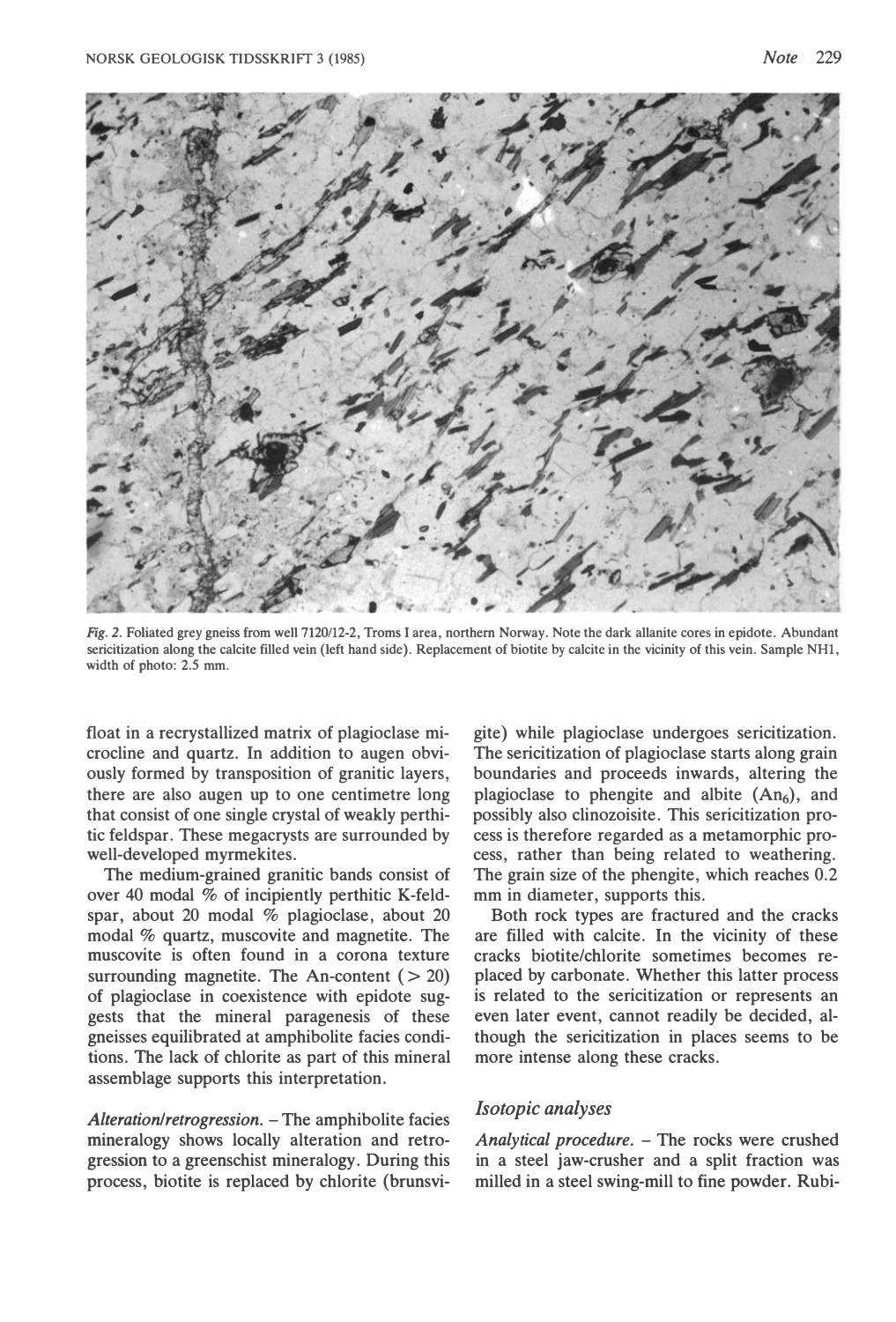|  |  |  |  |  |  |  |  |  |  |  | Table 1. Analytical data for whole rock and minerals |
|--|--|--|--|--|--|--|--|--|--|--|------------------------------------------------------|
|--|--|--|--|--|--|--|--|--|--|--|------------------------------------------------------|

| Sample                    | Rb    | Sr    | ${}^{87}$ Rb/ ${}^{86}$ Sr | $87Sr/86Sr \pm 26$ |
|---------------------------|-------|-------|----------------------------|--------------------|
| NH <sub>1</sub> A         | 63.0  | 324.9 | 0.562                      | $0.72402 \pm 16$   |
| NH <sub>1</sub> B         | 57.7  | 315.6 | 0.530                      | $0.72383 \pm 14$   |
| NH <sub>6</sub> A         | 82.7  | 222.2 | 1.078                      | $0.72398 \pm 10$   |
| NH <sub>6</sub> B         | 79.6  | 205.9 | 1.119                      | $0.72561 \pm 8$    |
| NH <sub>8</sub> A         | 64.7  | 187.4 | 1.000                      | $0.72724 \pm 14$   |
| NH <sub>8</sub> B         | 77.0  | 181.9 | 1.227                      | $0.73611 \pm 14$   |
| NH <sub>9</sub>           | 60.4  | 261.4 | 0.669                      | $0.72429 \pm 14$   |
| <b>NH10</b>               | 57.6  | 346.6 | 0.481                      | $0.72244 \pm 14$   |
| NH <sub>10</sub> Plag. I  | 10.7  | 311.5 | 0.100                      | $0.72057 \pm 16$   |
| NH <sub>10</sub> Plag. II | 19.4  | 354.5 | 0.158                      | $0.72100 \pm 16$   |
| $NH10 K-fsp$              | 163.4 | 465.5 | 1.018                      | $0.72667 \pm 10$   |
| NH <sub>10</sub> Biotite  | 509.1 | 49.3  | 29,900                     | $0.88207 \pm 10$   |
| NH <sub>10</sub> Epidote  | 55.6  | 699.4 | 0.230                      | $0.71915 \pm 8$    |
| <b>NH11</b>               | 60.1  | 347.9 | 0.501                      | $0.72223 \pm 10$   |
| <b>NH12</b>               | 63.3  | 347.9 | 0.527                      | $0.72274 \pm 10$   |
| <b>NH13</b>               | 69.7  | 325.0 | 0.623                      | $0.72531 \pm 16$   |
| Average (w. r.)           | 66.9  | 278.8 | 0.695                      | 0.72462            |

<sup>x</sup> Weighed average of  $87Sr/86Sr$  ratios

dium and strontium content of whole rock samples were determined by X-ray fluorescence, while the rubidium and strontium content of mineral fractions were determined by isotope dilution. Mass spectrometry was performed using a V6 Micromass 30 mass spectrometer at the Mineralogical Geological Museum in Oslo. Variable mass discrimination was corrected by normalizing the  ${}^{87}Sr/{}^{86}Sr$  to 8.3752. The  ${}^{87}Rb$  decay constant used was  $1.42 \times 10^{-11}$  per year. Regression lines were calculated using the technique of York (1969). In assigning errors to the regression points, the coefficient of variance for Rb/Sr is taken as 1 %. All errors quoted in this paper are two sigma errors.

Analytical results.  $-$  Nine whole-rock samples, weighing between l and 3 kg, were collected at approximately equal intervals along the available 5.5 m long core. The two largest samples NH6 and NH8 were further divided along the foliation . into two parts and given subnumbers a and b. These eleven samples were analysed for Rb-Sr isotopes. The samples contained a number of cracks with calcite filling and alteration. These were removed as far as possible, but it was impossible to obtain samples completely free from these secondary features. The results are listed in Table 1 and plotted in Fig. 3.

The scatter of the datapoints (Fig. 3) indicate that the isotopic composition was disturbed, but not homogenized; during a subsequent geological event. In this case a model age can be calculated by assuming an l. R., providing that the system was closed on the 'locality' scale and that the mean Rb, Sr,  $87\text{Sr}/86\text{Sr}$  calculated for the smaples (Table 1) is representative for the closed system. Model ages for the rock system calculated in this way give 1466 M.a. for an initial ratio of 0.7100 and 1960 M.a. for 0.705 (Fig. 3). A regression analysis of the grey gneiss alone and, excluding sample NH9, gives an age of  $1731 \pm 654$  M.a. with a MSWD-value of 10.0 and a relatively high I.R. of  $0.7100$  of grey gneiss. Because of the limited spread in the Rb/Sr ratios of these samples, it is not possible to reduce the high uncertainty on this age.

Mineral dates. - Biotite, epidote, K-feldspar and two plagioclase fractions were separated from sample NH10 and analysed for Rb-Sr isotopes. Sample NHlO is typical grey gneiss which shows incipient alteration in the form of local chloritization of biotite and sericitization of plagioclase. The epidote contains allanite cores. The results are listed in Table l and plotted, together with the corresponding whole rock (w.r. ), in Fig. 4.

The following ages have been calculated: biotite – w.r.:  $381 \pm 7$  M.a., K-fsp. – w.r.:  $553 \pm 32$ M.a., epidote – w.r.:  $913 \pm 60$  M.a., plagioclase I  $-$  plagioclase II – w.r.: 334  $\pm$  37 M.a.

The minerals clearly do not display isotopic equilibrium as might be expected from the petrographic description. Any interpretation of these results is therefore somewhat speculative.

The high <sup>87</sup>Rb/<sup>86</sup>Sr ratio of biotite makes the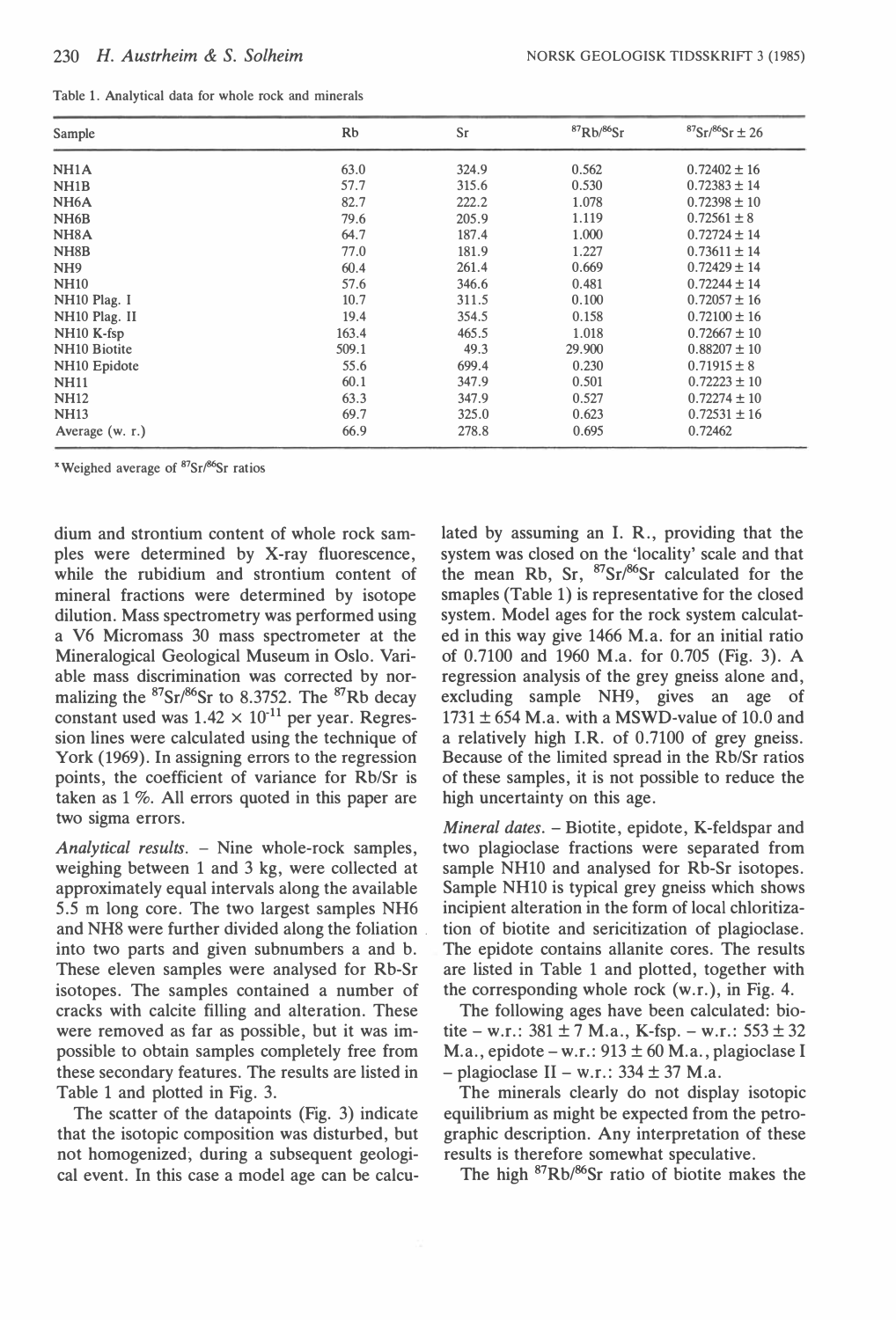

Fig. 3. Whole-rock Rb-Sr isochron diagram for basement gneisses from core 7120/12-2, Troms. The regression analyses giving an age of 1731 M. a. is based on the samples of grey gneiss excluding NH9,



Fig. 4. Rb-Sr isochron diagram for minerals and corresponding w. r. for sample NH10. Epid.: Epidote. Biot.: Biotite. K-fsp.: Kfeldspar. Plag. I and Plag. Il: Plagioclase fractions I and Il.